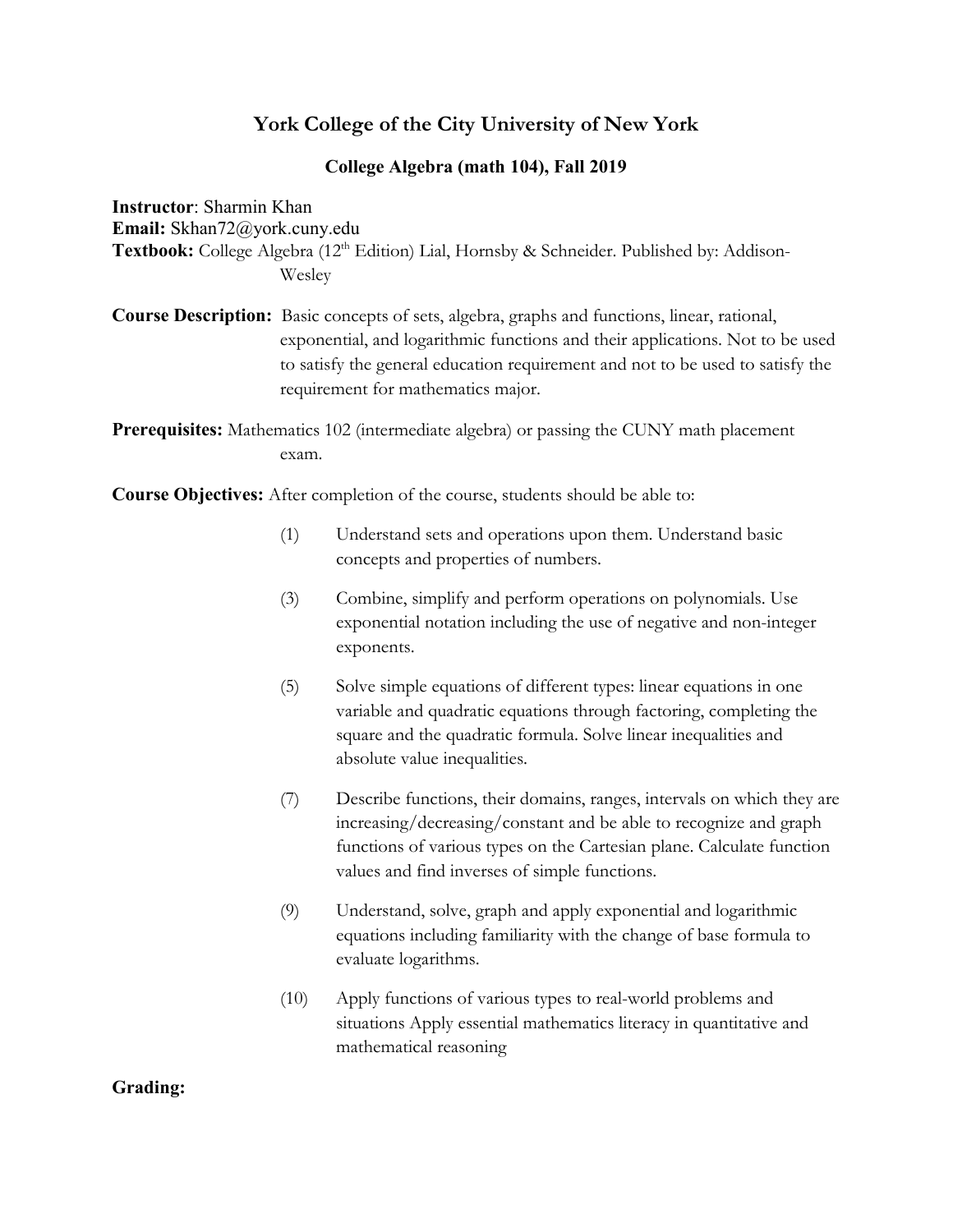| Area                                   | Grade (percentage) |
|----------------------------------------|--------------------|
| <b>Attendance &amp; Class Behavior</b> | $10\%$             |
| <b>Home Work</b>                       | $25\%$             |
| <b>Midterm Exam</b>                    | 20%                |
| <b>Class recitation/class work</b>     | $15\%$             |
| <b>Final Exam</b>                      | 30%                |
| <b>Total</b>                           | $100\%$            |

#### **Final Grades will be allocated according to the following scale:**

 $A+=4.00; 97.0-100$  $A = 4.00; 93.0 - 96.9$ A-= 3.70; 90.0 - 92.9  $B+=3.30; 87.0 - 89.9$  $B = 3.00; 83.0 - 86.9$  $B - 2.70$ ; 80.0 - 82.9  $C+= 2.30; 77.0 - 79.9$  $C = 2.00; 73.0 - 76.9$ C -  $=$  1.70; 70.0 - 72.9  $D+ = 1.30; 7.0 - 69.9$  $D = 1.00; 60.0 - 66.9$  $F = 0.00; 0 - 59$ 

**Homework:** Homework will be assigned regularly on MyMathLab

 **Supplies:** Students are required to bring a notebook, pens/pencils and a scientific or graphing calculator to class each day.

**Sections Covered and Topics:** The following outlines the topics that will be covered as part of the course and a timeline for their completion. Please note that this is a tentative outline that is subject to change if needed as the semester progresses. A revised schedule of topics will be distributed if changes are required.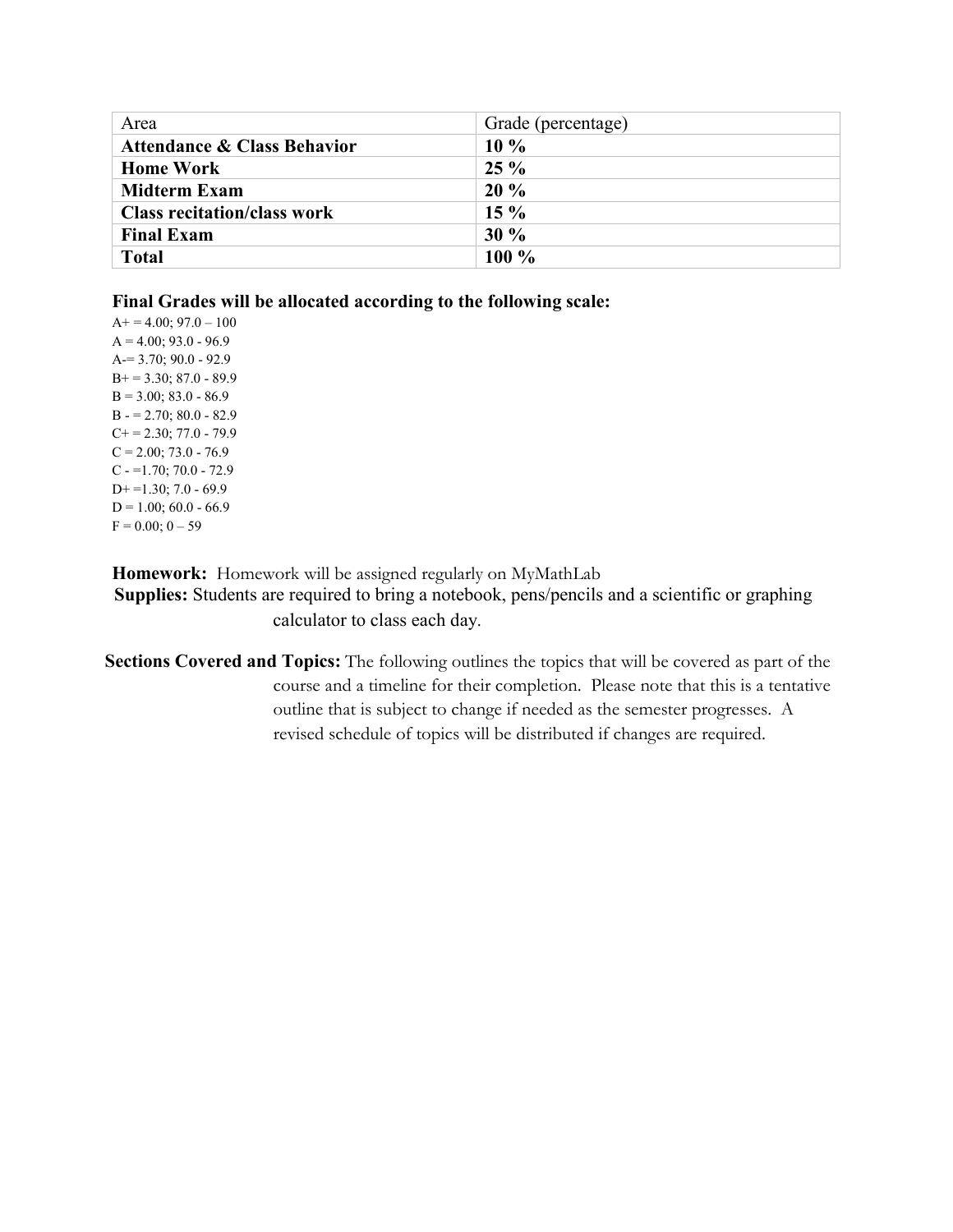| Week    | Content                                                                            |
|---------|------------------------------------------------------------------------------------|
| Week 1  | Sets and their properties; Real numbers and their properties;                      |
|         | Polynomials                                                                        |
| Week 2  | <b>Rational Expressions; Rational Exponents; Radical Expressions</b>               |
| Week 3  | Linear Equations & Quadratic Equations                                             |
| Week 4  | Inequalities; Absolute Value Equations and Inequalities                            |
| Week 5  | Applications of linear, quadratic and absolute value equations and<br>inequalities |
| Week 6  | <b>Rectangular Coordinates and Graphs</b>                                          |
| Week 7  | <b>Graphs of Basic Functions; Graphing Techniques</b>                              |
| Week 8  | <b>Linear &amp; Quadratic Functions</b>                                            |
| Week 9  | <b>Inverse Functions; Exponential Functions</b>                                    |
| Week 10 | Applications of exponential functions                                              |
| Week 11 | <b>Evaluating Logarithms; Change of Base Formula</b>                               |
| Week 12 | <b>Logarithmic Equations</b>                                                       |
| Week 13 | Applications of logarithms                                                         |
| Week 14 | Review all the topics covered all fall semester                                    |

**Course Evaluations:** Course evaluations will be completed electronically. Students will receive email notifications concerning the evaluations and must have access to their York College email accounts in order to complete them.

#### **Class Rules/Policies/Behavior:**

- 1. If late more than 15 mins that will count as late attendance, three late attendance will count as one absent. do not walk into class if you are late, **more then 30 mins** (in case of emergency talk to me),
- 2. Interrupting lesson (i.e. leaving in middle, talking, making noise, laughing, using **headphone**) will not allowed, if you still do, that will result deduction on final grade.
- 3. No usage of technology other than calculator.
- 4. Use restroom and eat food before coming into class and exams
- 5. Staying in the restroom for a long period of time during exam is not permitted unless there is a condition. If so, please come talk to me
- 6. Always **respect** one another and be kind

**Attendance:** Students are expected to attend each class session. No cuts are permitted. Students may be required at any time to account for undue irregularity in attendance by personal explanation to their instructor (and, for SEEK students, to their counselor).

Any student who has been excessively absent from a course and does not present adequate documentation to the instructor, may receive the grade of WU (unofficial withdrawal), which is computed as an F.

Students absent for illness for more than one week will be required to present to the instructor medical documentation of the illness, including an indication that they are well enough to return to their classes.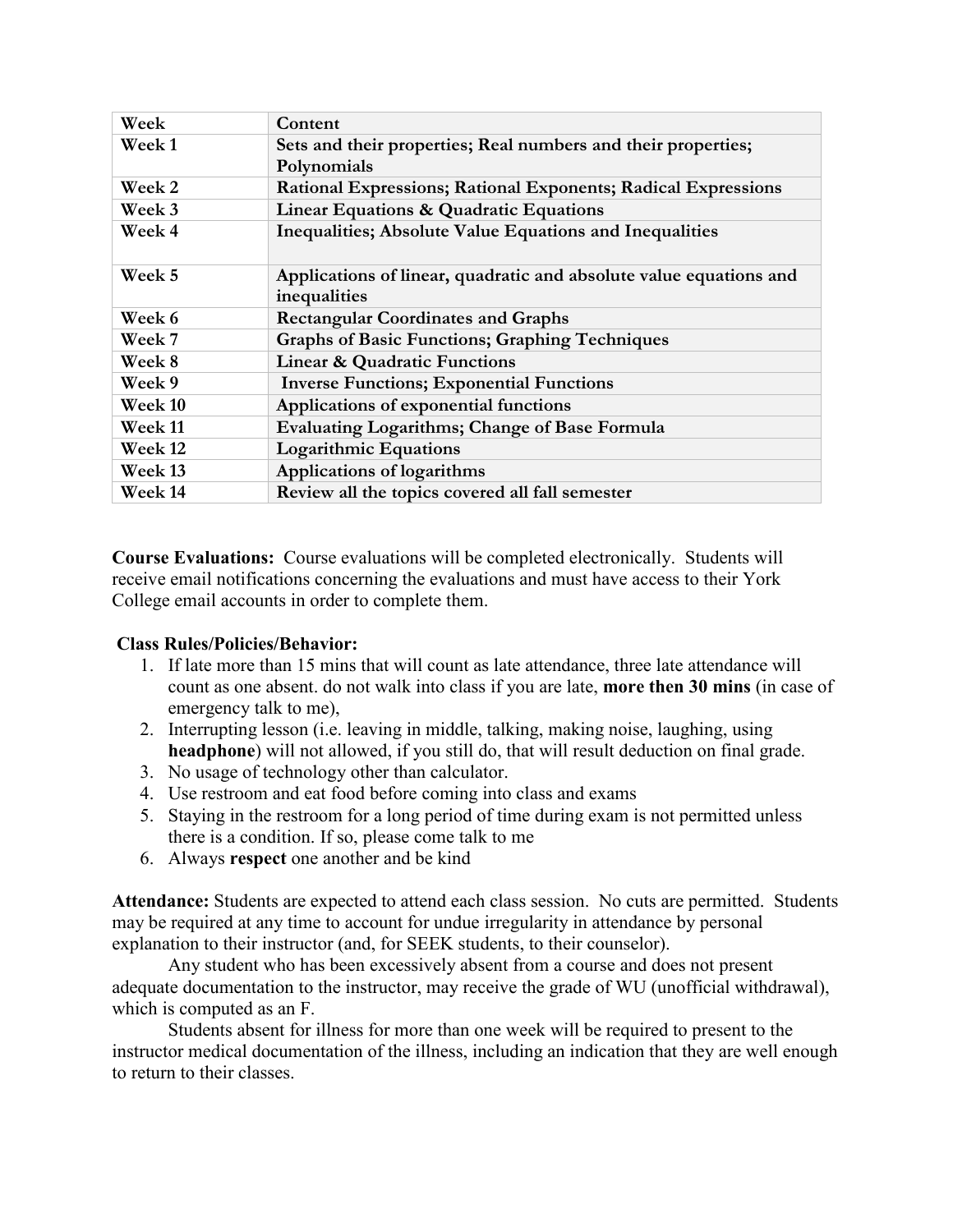Students absent for more than one week for reasons other than illness will also be required to furnish documentation of reasons. Instructors will be asked to report excessive absences to the Office of the Registrar and to the Financial Aid Office. **Academic Integrity:** Academic Dishonesty is prohibited in The City University of New York and is punishable by penalties, including failing grades, suspension, and expulsion. See: https://www.york.cuny.edu/academics/academic-affairs/academic-integrity **INC Grades:** A student who, because of extenuating circumstances, has not taken the final examination and/or completed the work for the course, and has a passing average may, at the discretion of the instructor, receive an INC grade. The student, in consultation with the instructor, has up to 10 weeks in the subsequent semester to complete the work and have the grade resolved even if not registered in the subsequent semester. Grade changes resolving INC grades must be received by the Office of the Registrar by the last day of the tenth week of classes of the subsequent semester. (See Academic Calendar for exact due date.) **Accommodations for Students with Disabilities:** CUNY York College is committed to providing access to programs and services for qualified students with disabilities. If you are a student with a disability and require accommodations to participate and complete requirements for this class, contact the Center for Students with Disabilities (Academic Core Building (AC), Room 1G02, 718-262-2191) for verification of eligibility and determination of specific accommodations.

### **Student support resources on campus**

The following offices and programs are available on campus to support students as needed. Please note that this is not an exhaustive list and other programs and offices do exist. When unsure you can conduct a search on the **York College website** located at www.york.cuny.edu or access the

**York College Bulletin** (also searchable) online at http://york.cuny.edu/search?SearchableText=york+bulletin

The **Academic Achievement Center,** located in the library (AC-3H13), offers tutoring for students in various subjects including pre-calculus. Tutoring is free to students who schedule appointments with tutors at times that fit their schedule. If you are having difficulty in the course you are strongly advised to use this resource. The academic achievement center can also be reached by phone at (718) 262-2831 or via e-mail at aac@york.cuny.edu.

The **Writing Center,** located in Room AC/1C18, offers assistance to students seeking help with research and writing skills. The office also contains computers and printers for student use. The center's phone number is (718) 262-2494. Students needing assistance with their English can stop by Room AC-3C08 to receive English as a Second Language (**ESL**) support. Students in the **SEEK** program can stop by the SEEK Office, AC-1C08, for assistance. For a complete listing of **Tutorial Services** at York college visit: www.york.cuny.edu/student/tutoring/

The **Academic Advisement Center** located in Room AC 2C01 provides advisement related to general education and academic major requirements, the CUNY Proficiency exam (CPE), and the Committee of Academic Standards to all students. Students beyond the freshman year who are undecided as major, and non-matriculated students receive their principal advisement in the Center.